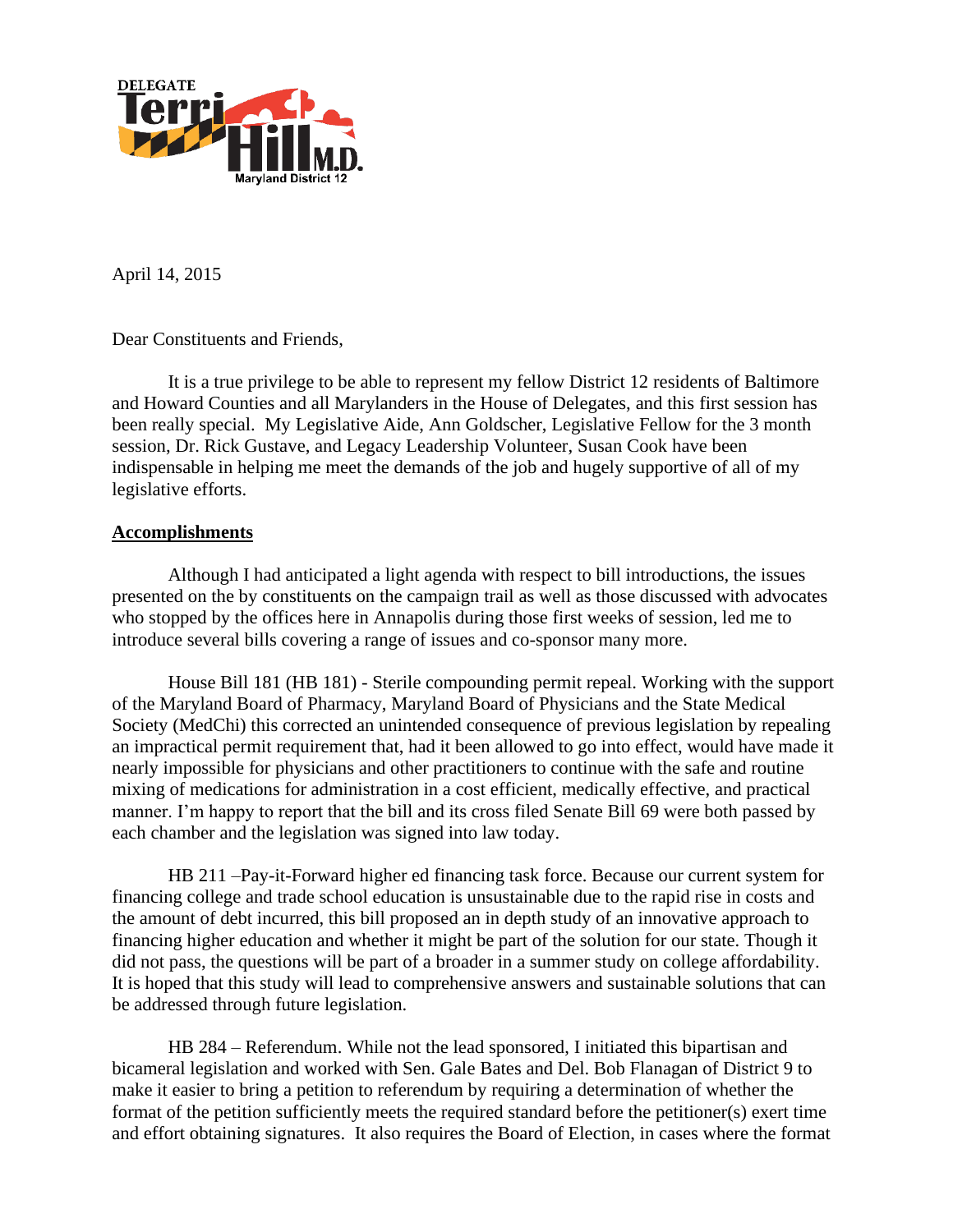is not found to be sufficient, to give an explanation of why not. Even though this bill was introduced specifically to address a problem identified with the referendum process in Howard County, it has statewide implications. It too was signed into law today.

HB 823 – Sickle cell disease outreach. This bill sought to increase awareness of and access to available treatment advances for better sickle cell disease management and prevention of the painful and debilitating sickle cell crises events which can lead to organ failure and extensive and costly hospital stays. The bill did not make it out of committee, largely due to budgetary considerations, but progress was made with the Department of Health and Mental Hygiene and all stakeholders. With some additional work, I am hopeful that this important issue can move forward during the next session.

HB 838 - Infertility benefits parity. This bill brings Maryland law regarding mandated health care infertility benefits in line with our marriage equality laws, by ensuring that our laws do not create separate classes of married couples. The bill and its companion bill, SB 416, passed both chambers and awaits the Governor's signature.

HB 1071 -Circuit Court Judges and non-contested election. Currently, unlike district and appellate court judges who run in retention/removal elections only, circuit court judges (having been thoroughly vetted in an extensive process of disclosure forms, personal and professional questionnaires, background checks and multiple interviews) run in elections where unvetted and vetted but unselected candidates can run against them. The bill sought to constitutionally change their election and re-election races to the same uncontested election process as used for appellate court judges. Two similar house bills were also introduced and all three were heard before the Judiciary Committee. In part because of the high vote burden required to pass an amendment to the State constitution, the bills were later withdrawn. This will be revisited in future sessions.

HB 1122 - Non-Discrimination of Anatomical Gifts. This bill ensures that people with disabilities (who, incidentally, are often asked to consent to being transplant donors) are not excluded from receiving transplants solely on the basis of being disabled. This has not been much of a problem in Maryland, where our major transplant institutions have non-discriminatory policies in place, and the bill had strong support from the disabilities advocates and the transplant hospitals, who felt it was important that the policy be written into state law. The bill got stuck in the House Rules Committee but the Senate bill, SB 792, passed both houses and awaits the Governor's signature.

### **Delegation Accomplishments with Bond Bills**

### **Baltimore County:**

*The Good Shepard Services* Center earned funding to help renovate their Boys Unit. Located in Arbutus, Good Shepherd Services is a residential, non-profit center for adolescents with severe behavioral and emotional problems. This will benefit all of the patients.

Other county bond capital projects- Angel Park construction, Gilead House renovation, Greenspring Montessori Method Training Center, Lake Roland Educational Center, and Pikeville Volunteer Fire Company Building

### **Howard County:**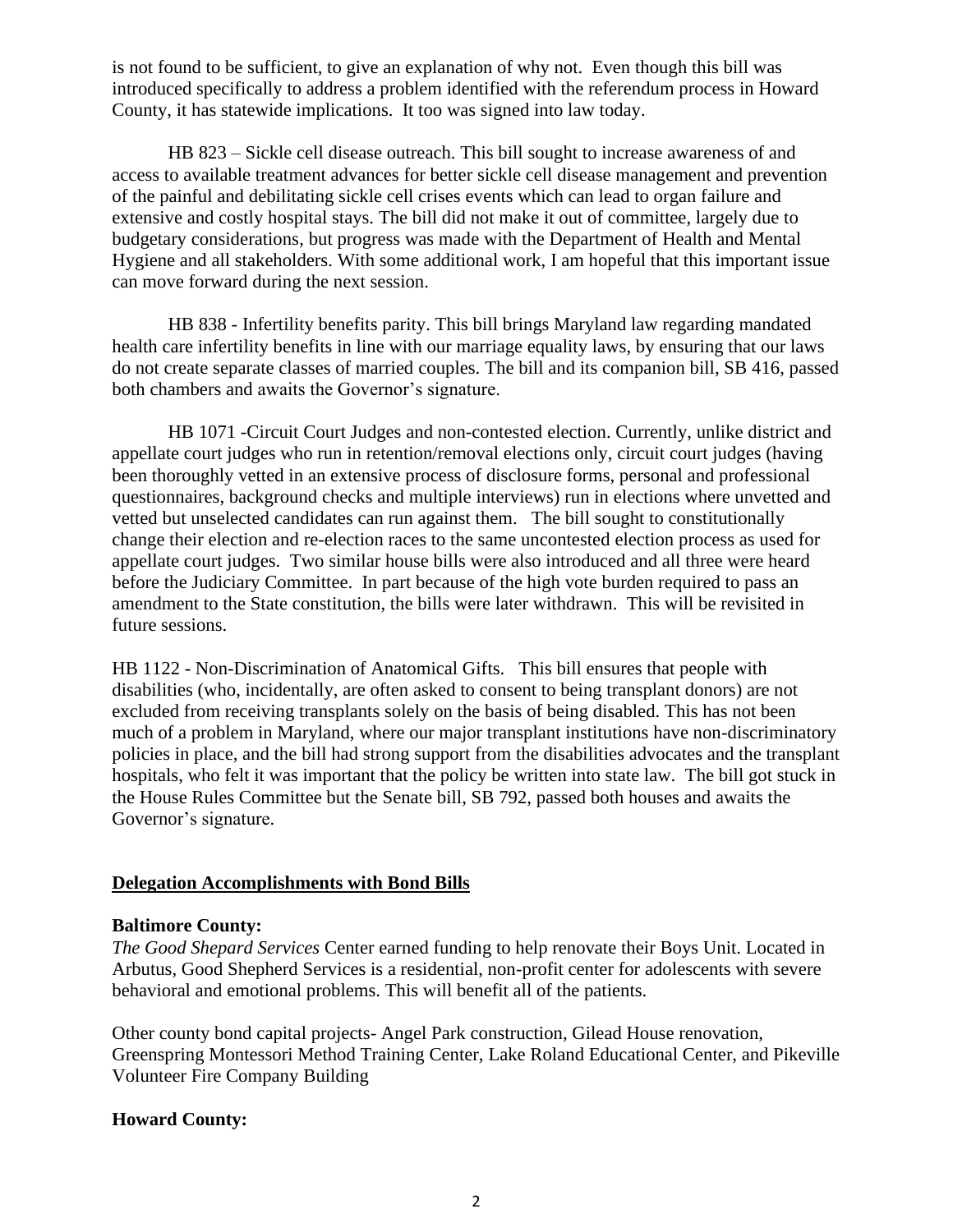*The Community Action Council*, which helps county residents in crisis, received money to help expand their food bank facility.

*The Howard County Conservancy* was awarded funds to expand and renovate the Environmental Education Center.

Both of these projects will benefit all of Howard County.

# **LEGISLATIVE BODY ACCOMPLISHMENTS**

## **Budget**

As is usual and consistent with our constitutional obligation, the General Assembly passed a balanced budget on time.

With the State continuing to emerge from the great recession, and with the nation's top ranked education system, world class health care institutions, high quality of life, and transportation network as the foundation for meeting our shared priorities of creating more livable-wage job and expanding and diversifying our core industries and businesses, this year's budgetary difficulties cannot be overstated.

The Governor's budget was submitted in January with cuts that were, for the most part, viewed as unsparing and unweighted. And though some would say necessarily so, others argued that the same reductions, administered over two budget cycles instead of one, would yield the same net benefit with less pain. The General Assembly can restrict or cut funds in the Governor's proposal but may not increase the overall budget. The administration proffered that this was a starting point and that if the legislature were able to find funds to restore the cuts to schools, Medicaid for pregnant women, and payments for providers of behavioral health services and support, that he would fund it.

The legislature responded to the administration's challenge by producing a FY16 budget that meets both the priorities of the people of Maryland (i.e. schools, education, healthcare) and the obligations of the State (e.g. the promised COLA increase of 2% to state employees following static wages and furloughs since 2009, 80% pension funding by 2023 and full funding before 2040), without raising taxes or raiding funds. It shrinks the structural deficit by over 69% (vs. 65% in the Governor's budget and supplemental requests)- well above the 50% reduction recommended last year by the Spending Affordability Commission and on track to meet the goal of closing the structural deficit -, reinforces our reputation for good fiscal management that has allowed us to earn and maintain our AAA bond rating, and allows us to modernize our pension system as planned, by moving from the "corridor method" to an actuarial system, to buffer the budget and pension system against the volatility of the markets.

The members of the House Appropriations and in the Senate Budget and Finance Committees worked diligently and creatively to improve on the proposed budget and produced House and Senate products that initially passed with bipartisan support from each chamber - 129:10 from the House, and 46:0 from the Senate. The conference committee then worked through this last weekend to align the budgets and to incorporate and funding many of the programs requested as priorities in the Governor's supplemental budgets. This final F16 budget, of which I am proud, is both fiscally prudent **and** socially responsible. Alas, presumably because of political gamesmanship which is at this early stage of my legislative service beyond me, the final budget passed yesterday without a single one of the votes it had previously received from the minority.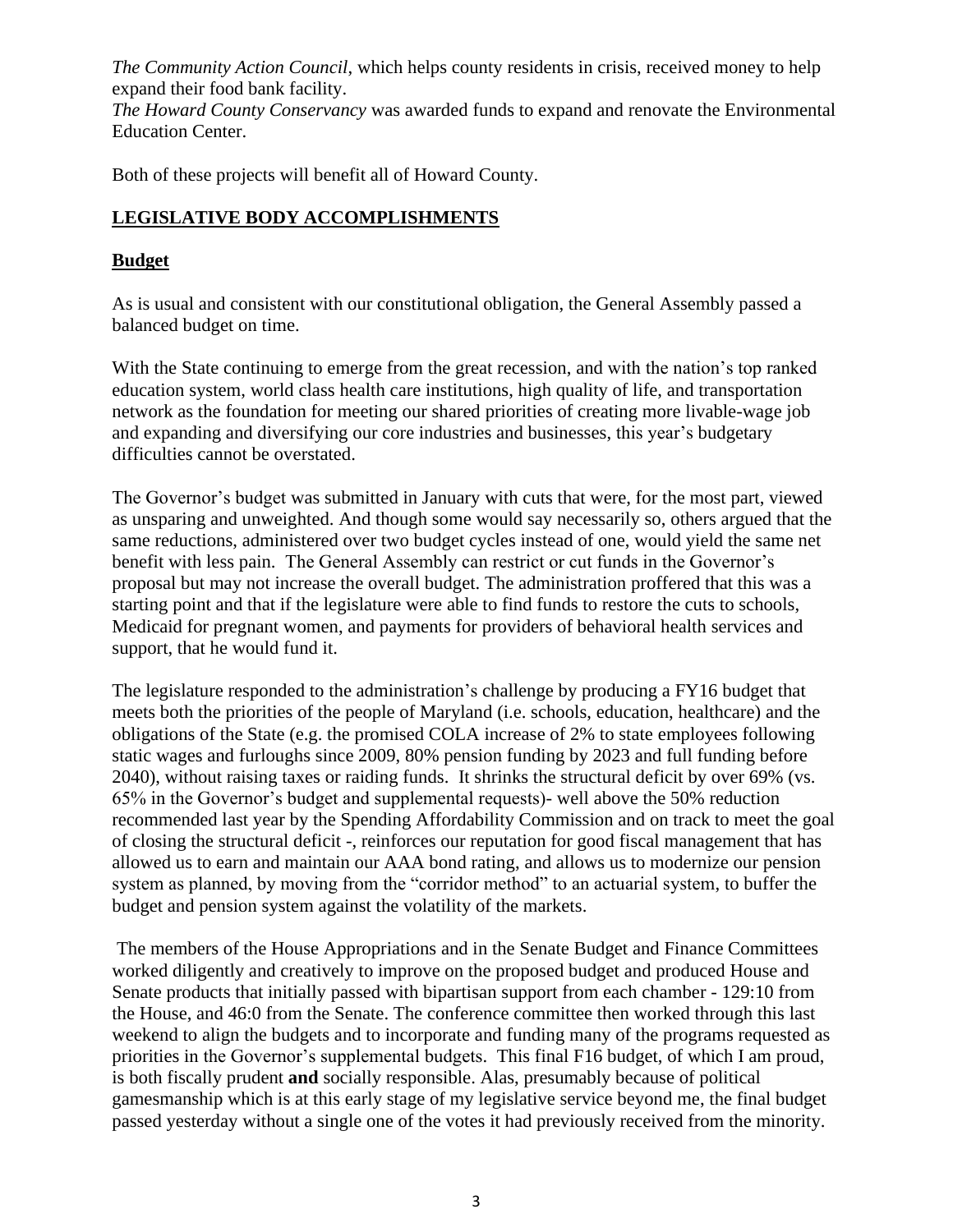At today's press conference Governor Hogan called the budget a "good deal for taxpayers", a sentiment with which I agree. He also stated, however, that he was unlikely to spend the monies identified and "fenced off" by the General Assembly to restore the education, behavioral health and state employees' COLA (he is prohibited by law from spending them in any other way). I remain hopeful that once he has had more time to study it in detail, he will decide otherwise.

### **Health and Government Operations**

This is the committee to which I've been assigned and we heard and acted on a wide range of bills covering issues surrounding health care delivery, professional certification and licensure; mortuary services, professional conduct and consumer rights; state procurement practices; health insurance coverage disparities and stop–loss insurance markets; behavioral (mental and addiction) health services and delivery inadequacies; estates and trusts regulations; and commemorative recognitions. The committee worked hard on to ensure that any legislation it voted out had been worked on to bring all stakeholders on board and to bad bills good and good bills better.

HB 1021 – the Death with Dignity or Aid in Dying bill raise the most interest on all sides and was heard by our committee jointly with the Judiciary Committee. No action was taken. The bill will be worked on during the interim and is expected to be considered again next session.

Committee bills not previously mentioned that were passed into law include:

 $\triangleright$  a bill requiring that multi-line telephone systems connect directly to a public switched network system when dialing 9-1-1 so that emergency dispatchers can be reached without the caller knowing if a 9, 1 or any other exchange number must first be dialed to get an outside line.

 $\triangleright$  one raising the attachment points for stop-loss insurance, in advance of scheduled ACA changes, in order to help the self-insured and fully insured markets remain competitive enough to mitigate against opportunistic flipping between markets that would unfairly shift the risk burden and escalate premiums.

 $\triangleright$  the establishment of the Ethan Saylor Alliance for Self-Advocates as Educators in the Department of Disabilities to train developmentally and intellectually disabled individuals who wish to serve as trainers in training programs established to teach law enforcement personnel and others how to best manage professional interactions with persons having intellectual or developmental disabilities. Ethan Saylor, an adult Marylander with Down's syndrome, was killed when a confrontation with off duty sheriff deputies working security at a movie theater went horribly wrong.

 $\triangleright$  a bill allowing licensing, with certain restrictions, of direct-entry midwives (i.e. nonnurse midwives) to assist woman who opt to give birth at home.

#### **Environment**

Highlights include:

➢ passage of legislation clarifying the storm water management fee requirements to allow jurisdictions both greater accountability and greater flexibility in determining how best to meet and to pay for their obligation of addressing the contaminated runoff into local streams and tributaries that is the major contributor of Chesapeake Bay pollution.

 $\triangleright$  enactment of a moratorium on drilling and issuing of permits for hydraulic fracking until October 2017 and a requirement for rules to be promulgated by October 2016. This should allow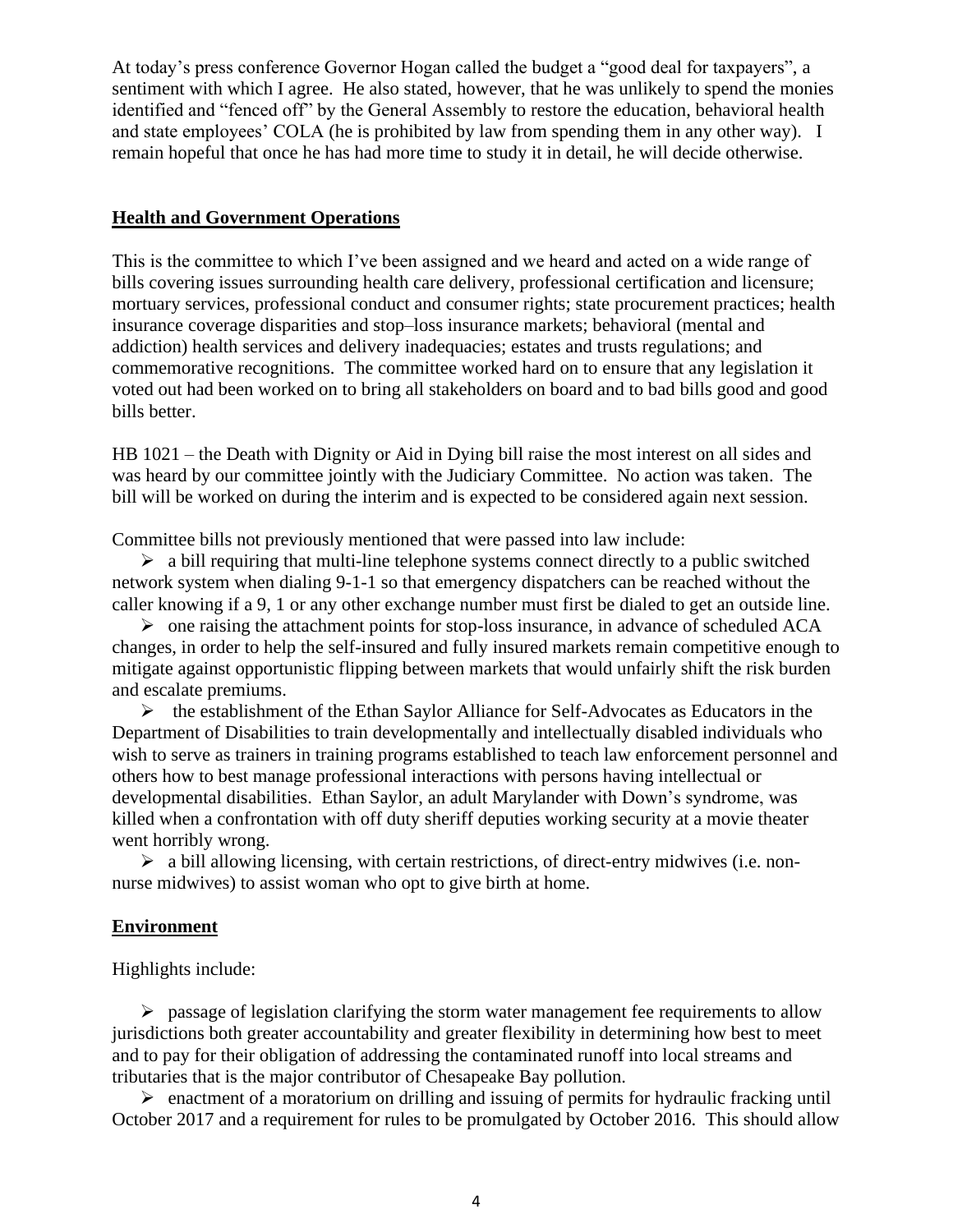opportunity to vet the regulations in the context of the most recent safety, public health and environmental studies and respond accordingly.

 $\triangleright$  legislation that phases in a ban on in state manufacturing and sale of products containing synthetic microbeads which, because they do not biodegrade under natural conditions, build up in our waters, enter our food chain, and present risks of yet unrealized negative environment and health impacts.

➢ creation of a pilot program with concurrent study to expand access to solar energy to renters and others unable to install solar panels on their homes.

### **Justice, Economic Matters and Transportation**

Bills of note during the session

 $\triangleright$  give interns protection against employer discrimination

➢ establish requirements and procedures allowing sexual assault survivors access to the results of their evidence collection kits

 $\triangleright$  establish a work group to study safe harbor policies for victims of human trafficking

 $\triangleright$  expunge records for conviction of crimes that are no longer crimes

 $\triangleright$  foster successful re-integration of ex-offenders into society by shielding certain misdemeanors after 3 years without reoffending and reinstating voting rights of felons upon release from prison

 $\triangleright$  allow licensure and insurance requirements for the operation of transportation network companies such as Uber and Lyft within the state

➢ authorize licensing as a vehicle dealer the manufacturer (i.e. Tesla) or distributor of electric or nonfossil-fuel burning vehicles, with provisions protecting State licensed dealers and franchise holders

### **Information**

If you know a member of a high school Class of 2016 who would be interested in serving for two non-consecutive weeks as a page for the Maryland General Assembly during the 2016 session, which will run from the second week in January to early April, have them contact the Baltimore County ( ) or Howard County ( ) page coordinator about the application and selection process. Jane Hudiburg [\(janh@mlis.state.md.us,](mailto:janh@mlis.state.md.us) 410-946-55128) can give details about the program and the name and contact information of each county's coordinator.

For now, I have elected to distribute my Delegate Scholarships for high school seniors, full-time or part-time degree-seeking undergraduate and graduate students, and students attending a private career school, through the Maryland Office of Student Financial Assistance (OSFA). This helps ensure an impartial system, but all of the awards are therefore based on need as demonstrated on the FAFSA. For more information, interested students should go to [http://www.mhec.state.md.us/financialaid/programdescriptions/prog\\_delegate.asp](http://www.mhec.state.md.us/financialaid/programdescriptions/prog_delegate.asp)

I am always interested in your state legislative concerns and hope you will feel free to get in touch with me to share them. If you are having difficulty working with state agencies or have local concerns, my Legislative Aide, Ann Goldscher, or I may be able to assist you in reaching a resolution or in putting you in contact with someone who can. We can be reached at 410-841- 3378 and at [terri.hill@houlse.state.md.us.](mailto:terri.hill@houlse.state.md.us)

Sincerely,